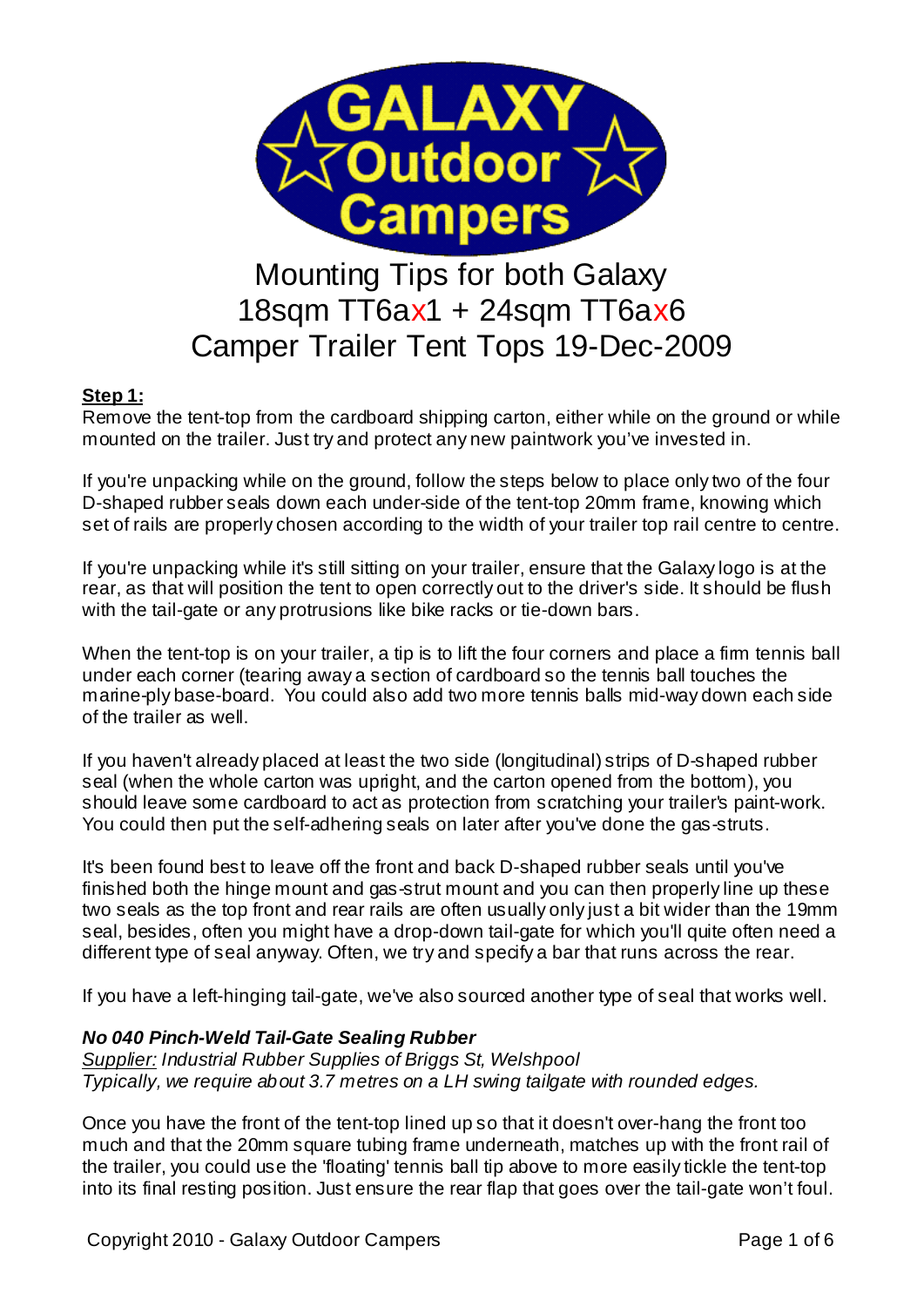Once you've measured from the outside edges of the trailer top to the 20mm square tubing frame underneath, and all looks equal, you should be able to remove all 6 tennis balls. middle ones first, then each comer, being careful to only lift upwards, and slowly let the tenttop rest on the top of the trailer.



Product ID: X-125HT Description: X-125HT EPDM Sponge Rubber Seal with "HT" Tape, **Dual Strand** 

This acrylic based adhesive is best used to hold the rubber seal in place while installing it in a static application or compressed between two stationary objects. May be used in some light duty dynamic applications against a variety of substrates. Good heat performance -20F to +158F. Please Note: During application ambient temperature must be above +60F.

> *H:\Galaxy\_Outdoor \_Cam pers\Accessor ies\Sealing\_Rubber\ X-125HT\_Rubber\_S eal\_with\_'HT'\_Tape\_0420x0410.png*

## **Step 2:**

Bolt your hinges through to either Tee-nuts or stronger plates with welded or captive nuts.



McNaughton's\_hinges\_(long\_flap) \_ItemCode\_60028ZP\_1128x0592\_17Jan2009\_1057.jpg

In some configurations, you might decide to leave your hinges flush with the top of your trailer, if you felt that at some time in the future, you might decide to unbolt the tent top from the trailer and use the trailer as a general purpose trailer to carry other large objects. In this case, you would need some hard-wood 22mm thick spacer blocks to go between the hinge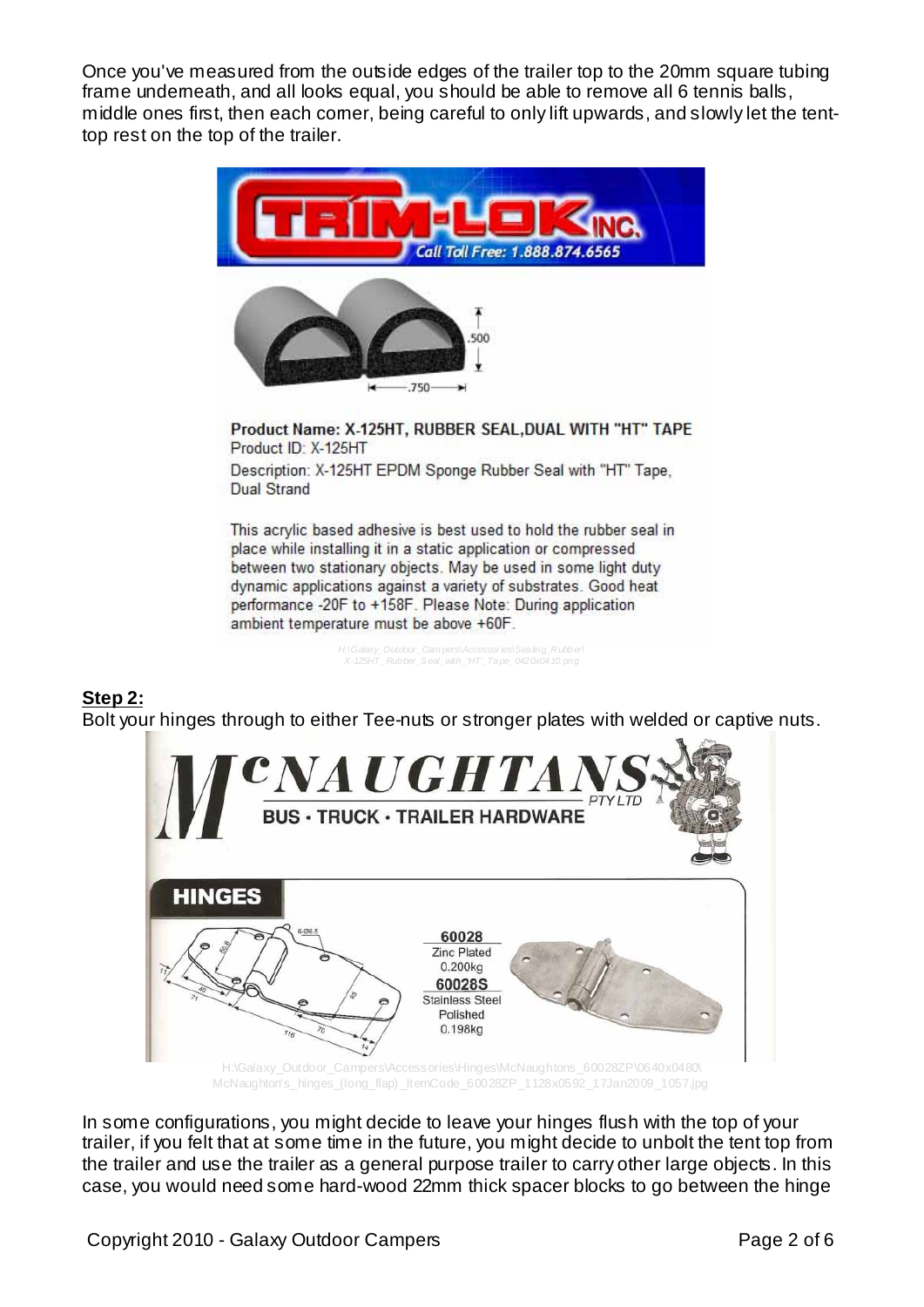and the 18mm marine-ply bed-board. Shape this timber so that it's just outside the widest part of your hinge by 10-15mm, at least.

The hinges we recommend are three-holed triangular looking hinges where the shorter part of the hinge extends horizontally outwards from two positions on the driver's side of the trailer. Use 6 coach screws to temporarily hold the tent down and prevent any movement.



H:\Galaxy\_Outdoor \_Cam pers\Accessor ies\Trailers\Mounting\_Tips\0640x0480\2009-01-

You should partially open your tent, being careful not to pull it too hard, as it might shift the tent from its un-anchored position on the trailer top that you've previously measured carefully. See the tip above about using coach screws.

Allow yourself room to get between the tent-top side flap and the area where the hinges are, either through the U-shaped zippered access or otherwise and prepare yourself with a protection sheet that stops 'hot' metal drilling burrs from burning into the PVC rip-stop flooring of the tent. We won't accept any warranty returns from any of this behaviour, sorry.

Remove the mattress from the bed-base and you could keep it in the living area and use it on its side to help prop up that area while you're working on the hinging exercise.

You've already purchased an adequate quantity of 3/8-inch Tee-nuts along with 3/8 bolts and a handful of spacer washers, so position the hinge flap, so that preferably the outer hole lines up with the 20mm square tubing of the tent frame, then drill using a 3/8" bit into the existing 5/16-inch holes in the hinge right up through the 18mm marine-ply, being careful not to let the drill touch any of the canvas inside the tent. Ignore the bit above about the 20mm tubing, if you're short flange of the hinge is flush up to the bed-board.

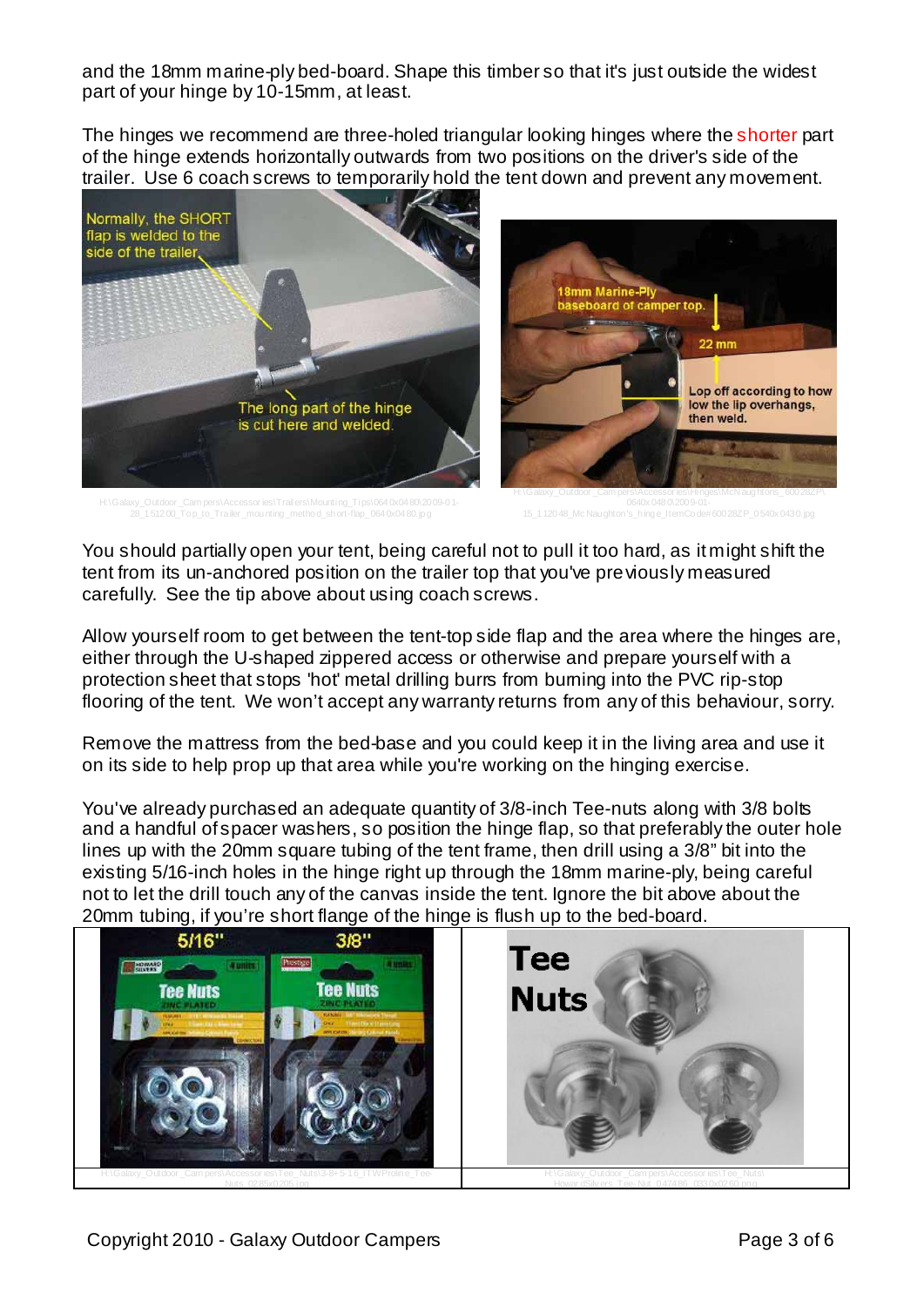What you could do next is entirely up to you, but my step was to secure this one outer hinge hole with a Tee-Nut by first drilling it out (induding marine-ply) to 3/8-inch, then using a 1/2inch bit, drill down from the top only enough to cater for the diameter at the outer shank of the Tee-nut thread, belted the Tee-Nut in with a sledge-hammer, by using a quite long piece of 3/8 threaded rod (4-inches), or bolt extending downwards through the marine-ply and then hinge, where the top of the thread level is just below the Tee-nut top flange, then remove this temporary thread and fit enough washers onto a 3/8 bolt and tighten that one up, then proceed on with the other two bolts and Tee-nuts. Or use your 3/8" bit by wiggling.

You'll find that if you excessively tighten the bolt into the Tee-nut, then the Tee-nut flange will depress into the marine-ply and that's ok, so long as the bolt end doesn't protrude up too much so that it damages the mattress, and if so, you may need to remove the bolt and add more spacer washers.

If you feel that you're going to travel consistently over rough and bumpy or corrugated terrain at speed, you may want to strengthen the hinging by using a flat 4mm plate with welded nuts above the marine-ply, that would take the pounding more safely, besides, on that type of terrain, one would normally use a set of ratchet-straps going front to rear and side to side, as a matter of course, to be sure and safe. Also helps to minimise billowing.



**Step 3:** Prepare for mounting your gas-struts, or put in your hook bolts for over-catch locks.

Two(2) x 1000 Newton 816mm long are suitable for the 24sqm (187kg) tent-top, while 2 x 700 Newton 816mm long are suitable for the 18sqm tent-top.

Calculation for the 24sqm tent-top is 187\*10=1870/2=935 Newtons required to lift, therefore choose next highest available gas-strut - 1,000 Newtons.

Calculation for the 18sqm tent-top is 127\*10=1270/2=635 Newtons required to lift, therefore choose next highest available gas-strut - 700 Newtons.

Instead of using multi-holed Brownbuilt shelving angle bolted through the centre of the two outside panels under the tent base, we have devised a cheaper, but far stronger method by using hexagonal threaded rod extensions resting inside the 40mm\*20mm tubing to support the top of the gas-strut. Remember that the gas-strut requires that the body be upwards so that the oil falls down to the bottom seal and lubricates that when it's being used. The narrow push-rod should be connected to the trailer end.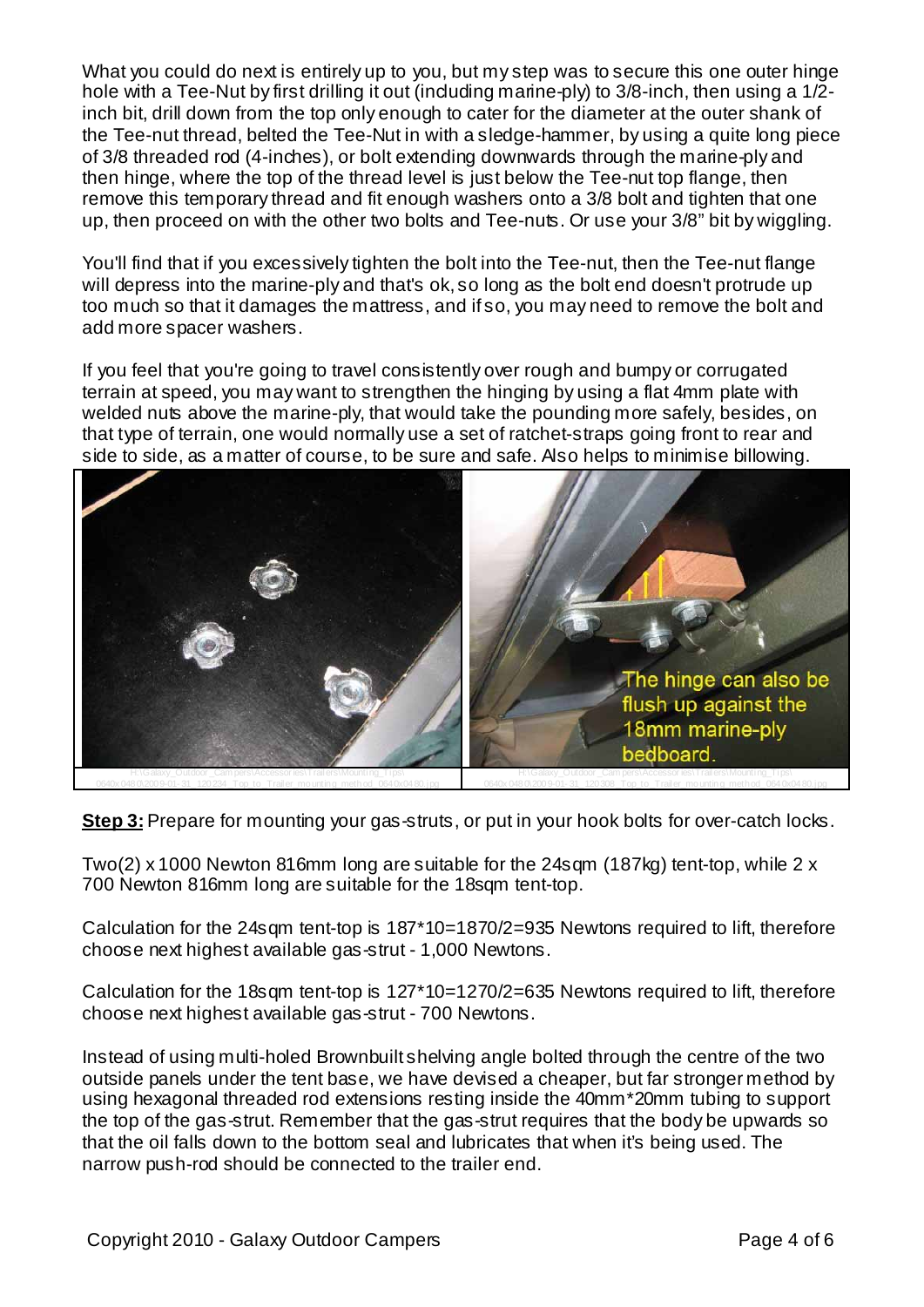In previous configurations, we have used 250mm long, 40x40mm Brownbuilt shelving angle mounted in the middle of the two panels either side of the loose lift-up panels that allows access to the inside of the trailer, but we've found that the 1000 Newton upwards 'pushing' force of the gas-struts may dislodge these panels, as the screws aren't substantial enough and may cause the panel/s to come adrift, but would be stopped by the mattress anyway.

We've come up with a far better and more practical installation idea, and that's to use the strength of the 40mm x 20mm square tubing, drill the appropriate holes (8mm and 15mm), use 8mm Threaded Rod Joiners and set your gas struts as shown in the pictures below.



L & T Venables Pty Ltd, Malaga **8MM THREADED ROD JOINER Part# 249608** \$2.58 each ex-Tax **BOLT ONLY MS M 8X 20 ZP Part# 927022** \$0.99 each ex-Tax Trade Prices as of the 22-Jan-2009